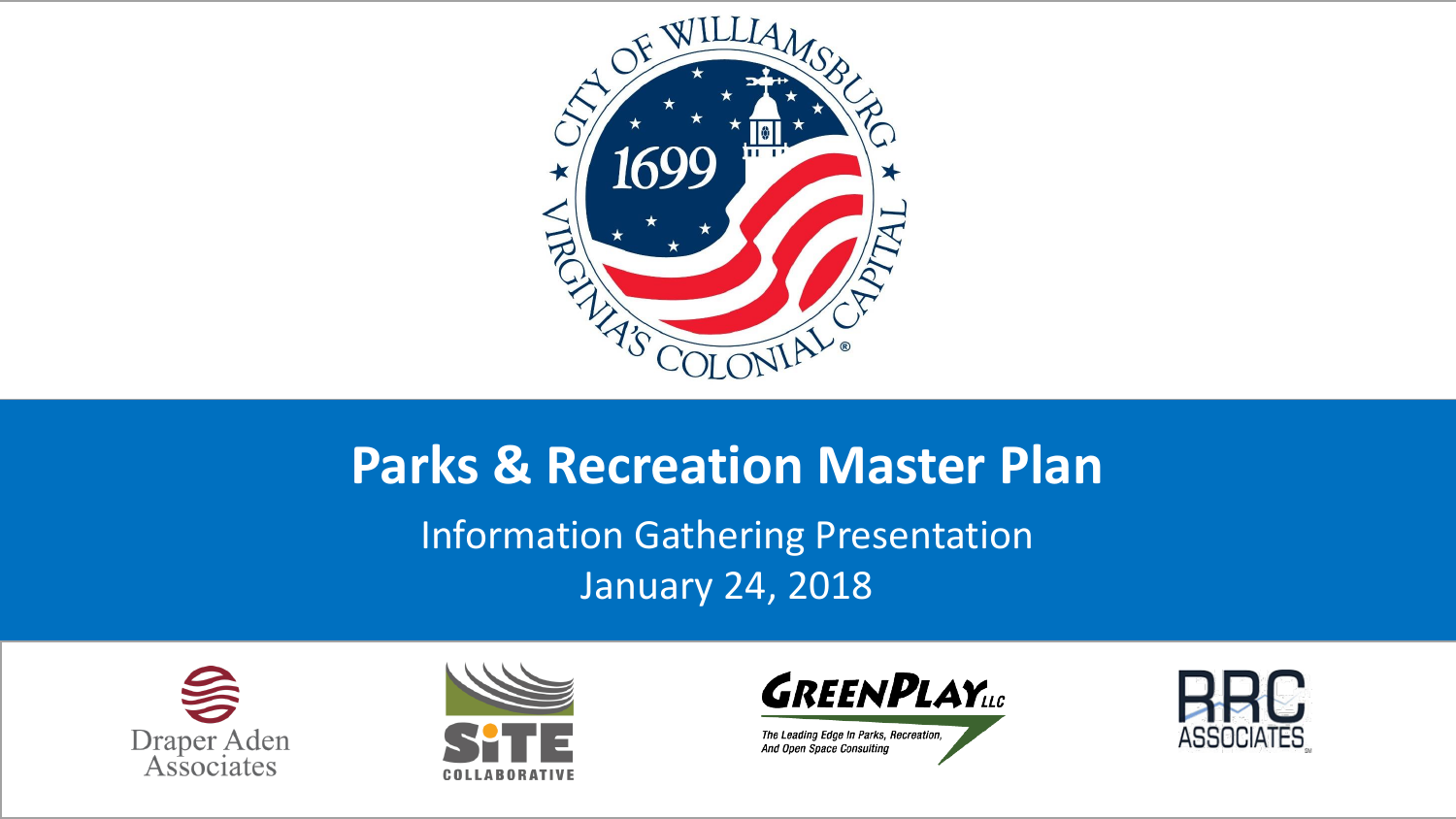#### **Length of Williamsburg Residence**

- 27 participants in 3 Focus Groups and 5 Stakeholder Meetings
- $\bullet$  < 5 years 3%
- 5-9 years  $0\%$
- 10-19 years  $-$  11%
- 20+ years  $22%$
- Not a resident, use programs 26%
- Not a resident, work in Williamsburg 37%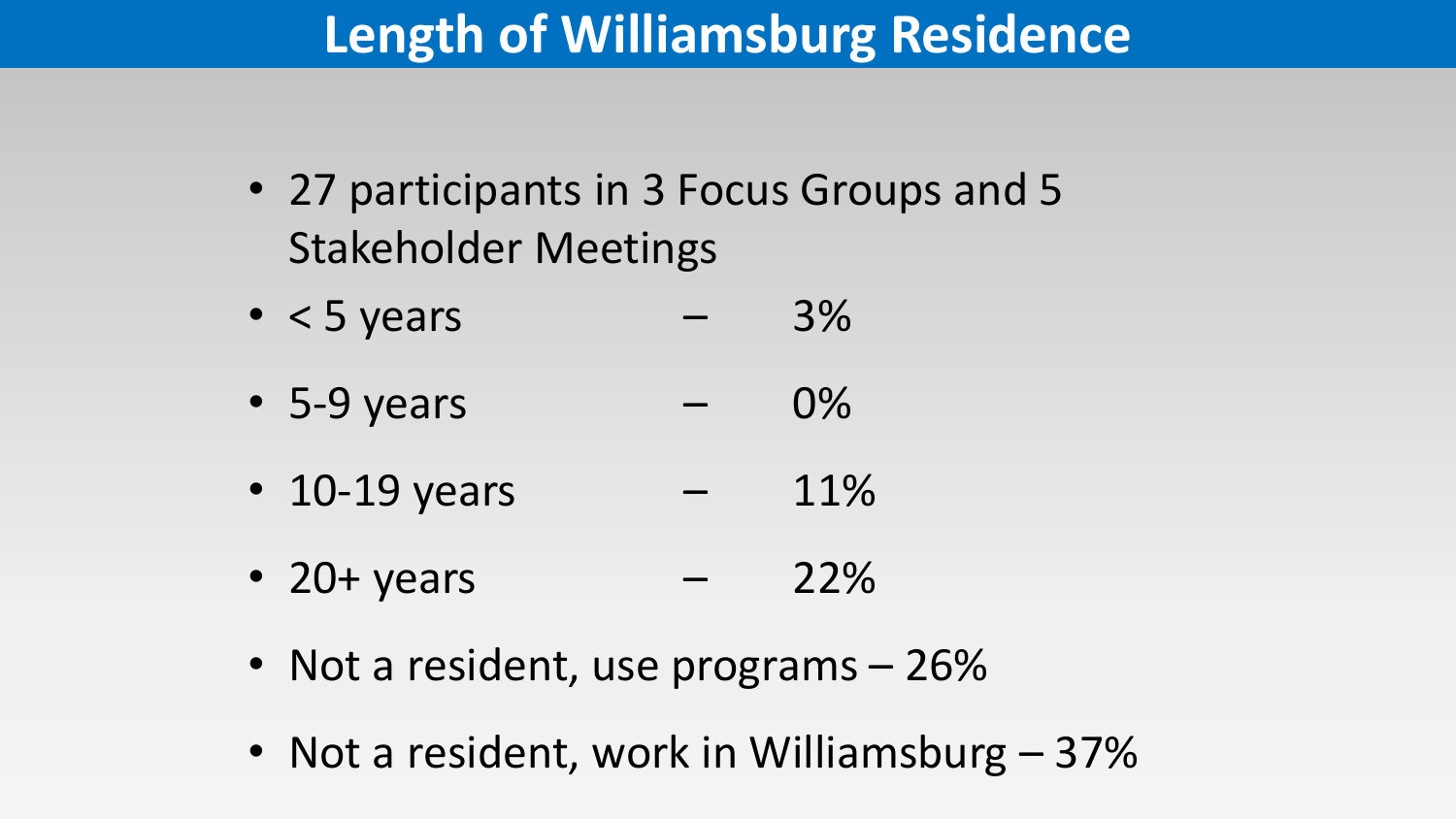## **Strengths (1 of 2)**

- Well maintained, beautiful facilities and parks\* \*
- Safe and welcoming\*\*
- *Williamsburg Way*  higher standard
- Tourism/vacation destination
- Dedicated Parks and Recreation Staff\* - strong relationships\*, user friendly, young, progressive
- Access to parks and facilities\*
- Diversity and variety of what is offered in the parks and facilities\*
- Active on social media
- Customer service/accountability
- Well organized leagues
- Top notch classes and instructors
- Good coordination with JCC and YC Park & Recreation and schools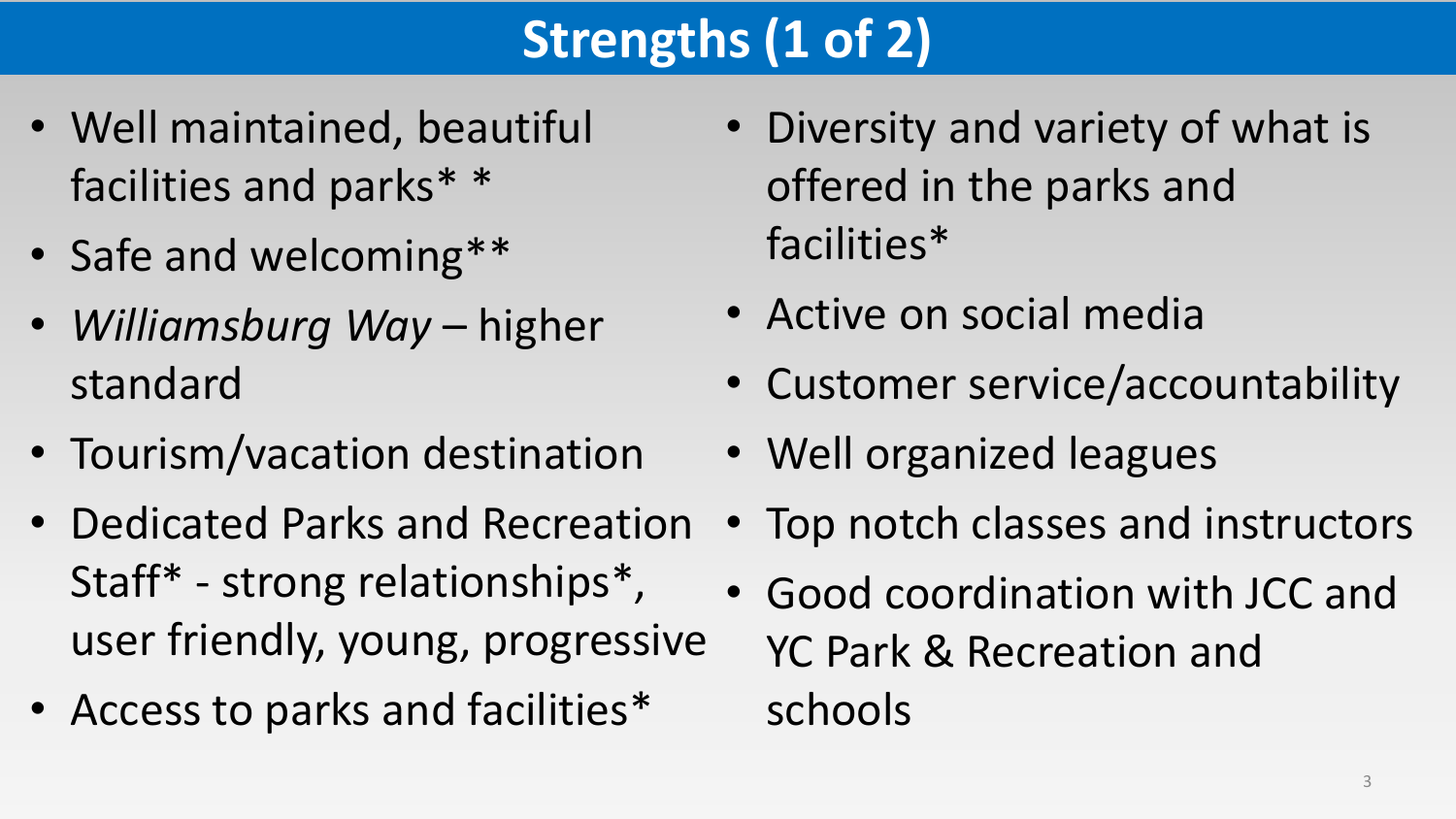## **Strengths (2 of 2)**

- Well recognized most people know something about Park & Recreation
- Programs ADA accessible to an extent
- Affordable
- Family friendly, pet friendly
- Close to other amenities/attractions – hotels, restaurants, Busch Gardens, Water Country
- Waller Mill Park\*\*
- Offer outreach
- Proximity to interstate
- #playWburg sense of fun, good brand
- Quarterpath Recreation Center
- Enhanced programs new trends
- Extension of trails and bike paths
- Water, water shoreline
- Silver Sneakers programs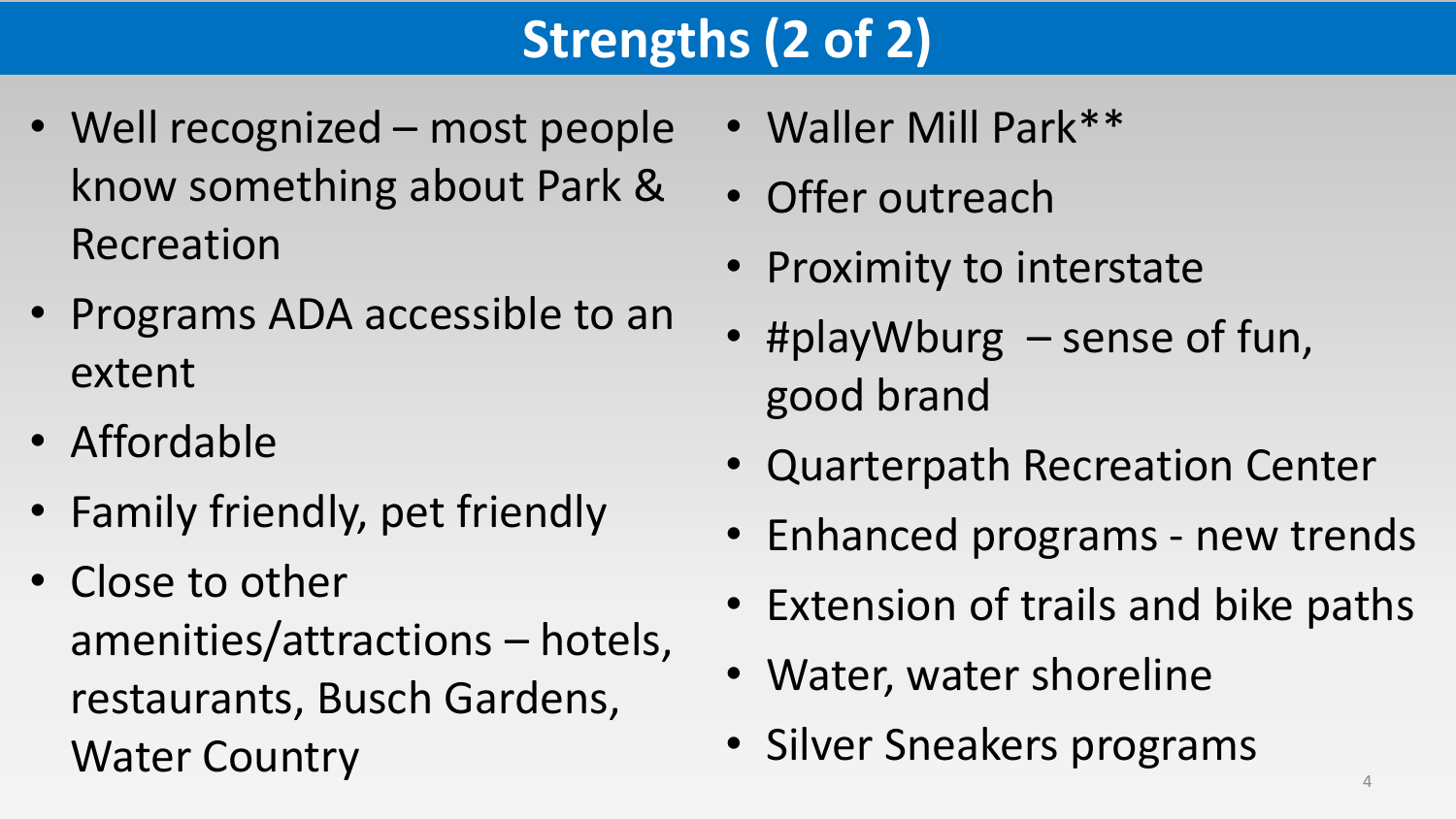## **Opportunities for Improvement (1 of 2)**

- Lack of large multi-purpose indoor facility\*\*\*
- Not enough indoor/outdoor facilities, outdated infrastructure, not enough capacity\*\*\*
- Need to add or upgrade outside. facilities, add shade\*\*
- Softball field space\*
- Multi-use trails, trail connectivity\*
- Parking\*
- Outdated technology, registration/POS systems
- Confusion City of Williamsburg,/James City County/York County
- More art work in the parks
- Used by residents throughout the region, but not funded by the region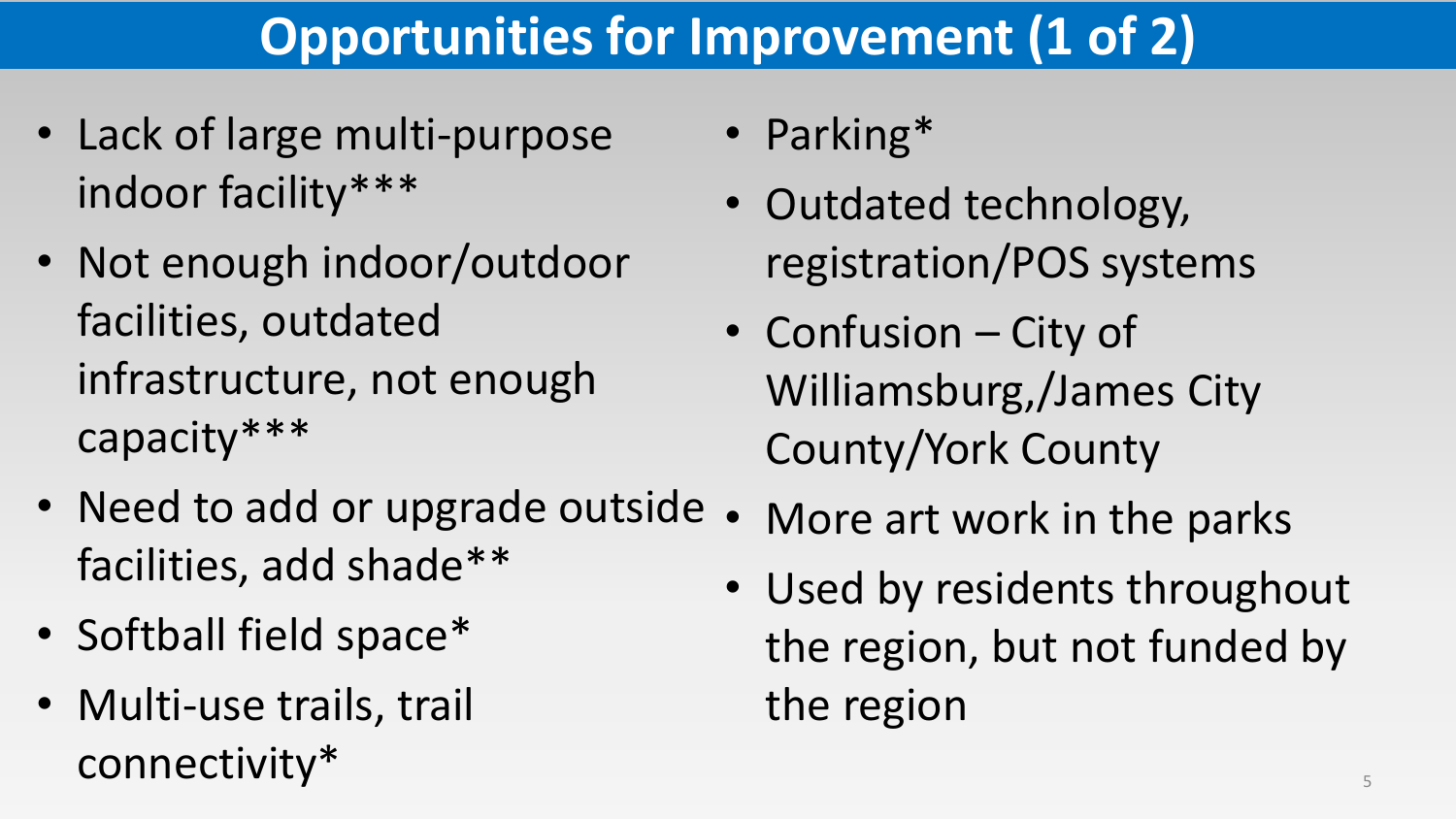## **Opportunities for Improvement (2 of 2)**

- Lack of small neighborhood playgrounds/parks
- Lack connectivity park to park, neighborhood to neighborhood
- Limited opportunities for Williamsburg youth basketball
- Willingness for change, using the same square box, done same things for years
- Large nonresident usage effects resident's usage
- Water, use of the shoreline
- Currently facilities built for community recreation, now demand is for sports tourism, facilities not to scale
- Use of unused land
- Need something like RVA Sports Backers – marketing and funding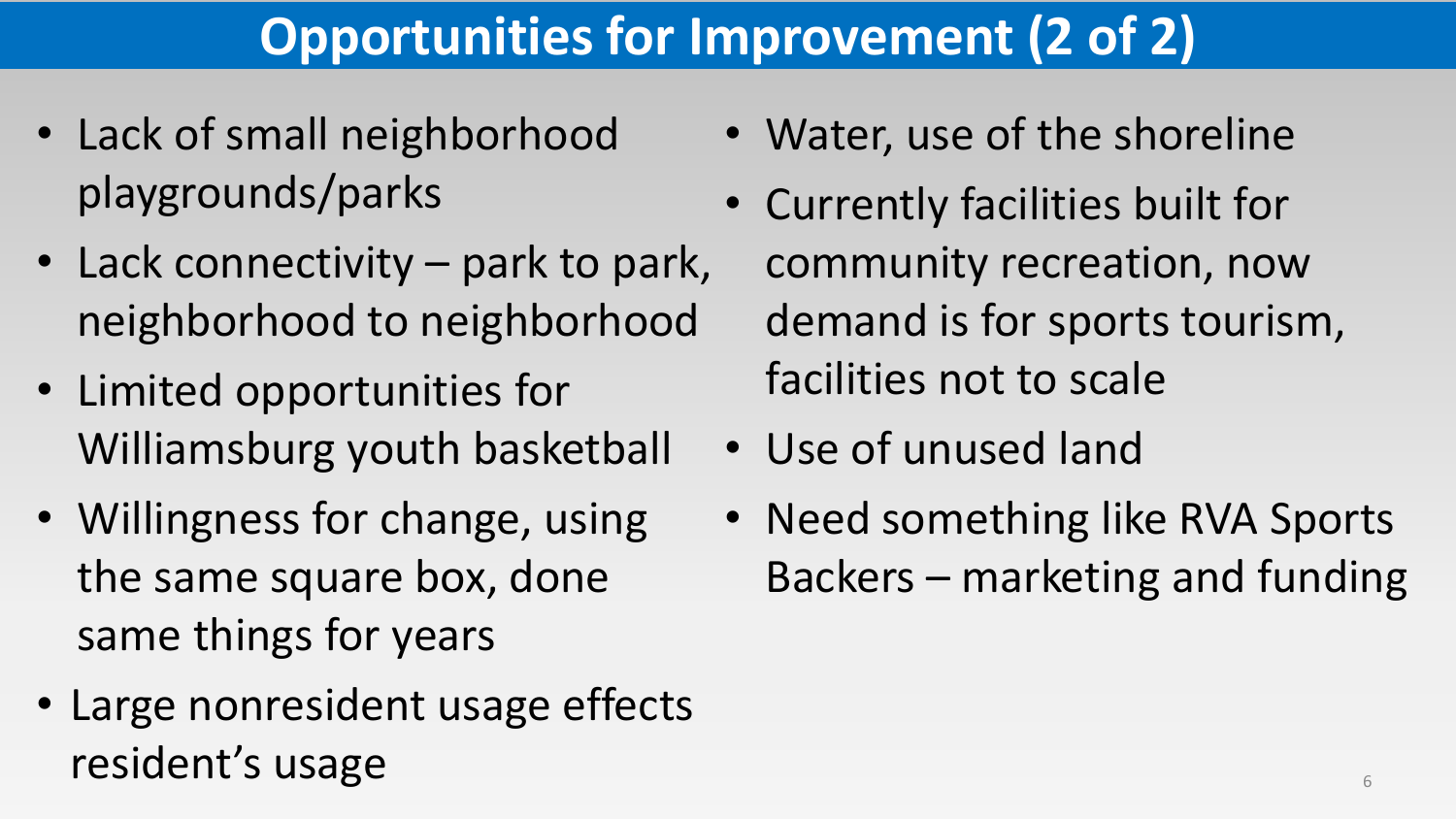### **New Desired Programs and Activities (1 of 2)**

- Adult social sports kickball, dodgeball, Ultimate\*\*
- More sports tourism\*\* volleyball, pickleball, lacrosse, basketball, softball
- Community environmental education displays and classes
- Para Athletics programs
- Walking and biking programs bike safety, walking safety\*\*
- Strength and conditioning programs\*
- Bike rentals or bike share programs
- Master Gardner
- Master Naturalist
- Summer recreational programs in neighborhood parks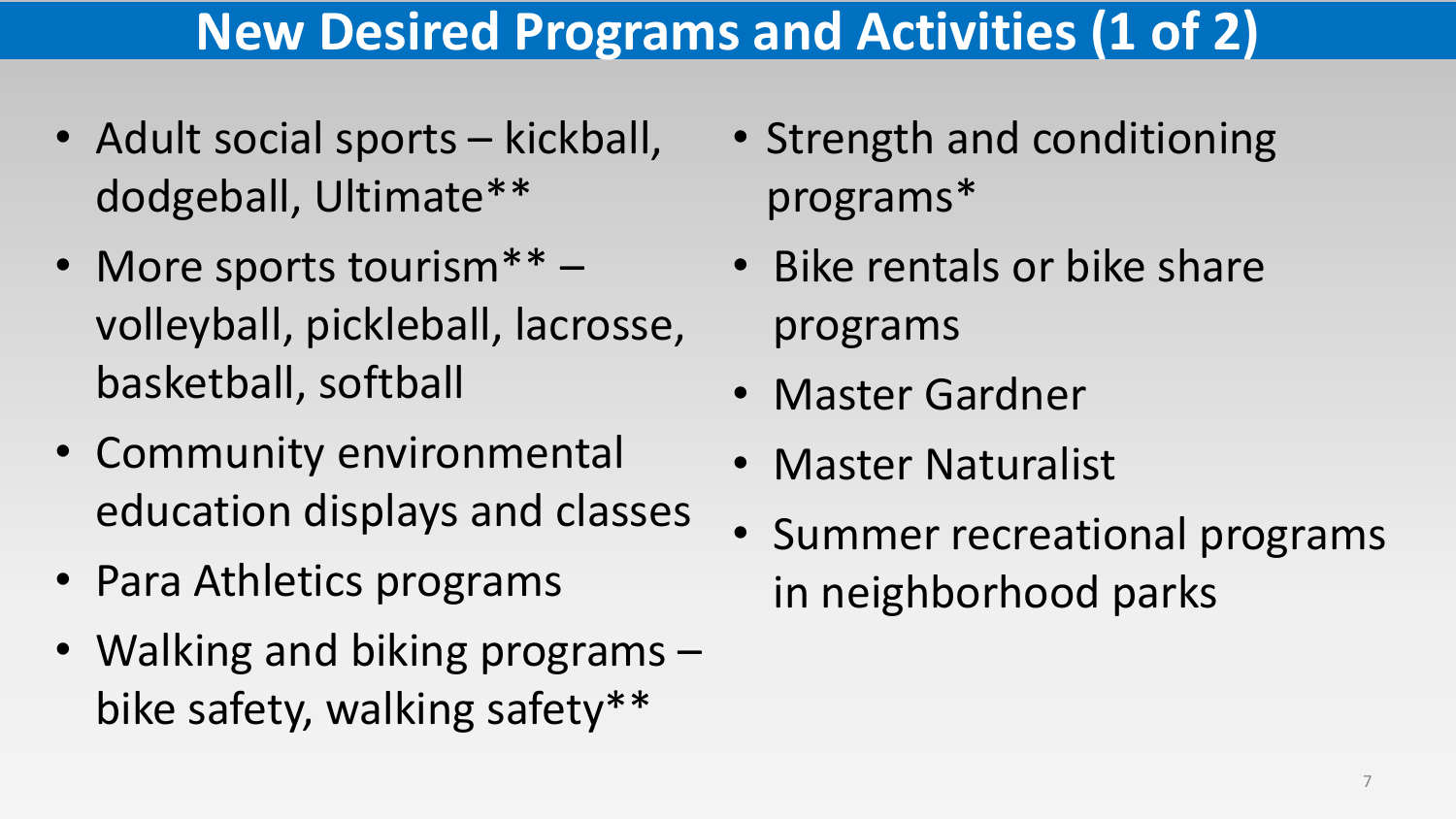#### **New Desired Programs and Activities (2 of 2)**

- Adventure Races
- Music/arts in the park
- Enrichment classes
- Swimming programs
- Indoor track programs
- More programs at the Stryker Center
- Coach education/training program
- Young adult & toddler programs
- Dog programs
- Fishing programs
- Arts and crafts programs
- More senior programming
- Rock climbing (indoor/outdoor)
- More recreation programs wellness, livability, bikability
- More tourism programs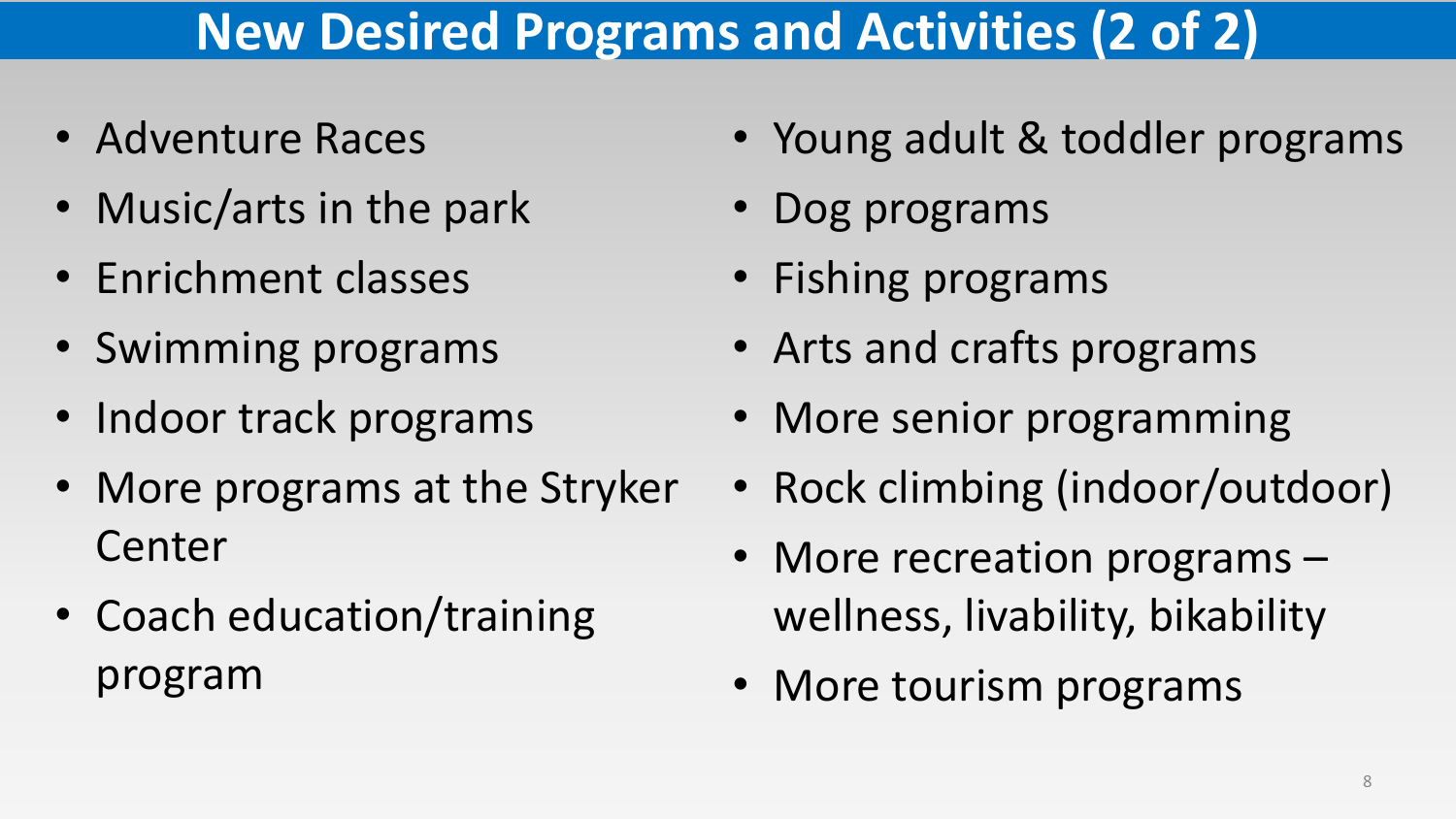## **Improvements at existing Parks, Trails, Facilities, and Open Space Parks (1 of 2)**

- Expand Quarterpath Recreation Center\*\*
- Complete  $4<sup>th</sup>$  Field at Kiwanis Park\*\*
- Connection to the Capital Trail\*\*
- Connectivity of trails\*\*
- Repurpose Quarterpath Recreation Center outdoor pool space\*\*
- Add shade at parks\*\*
- Light sand volleyball courts\*
- Parking\*
- Reopen mountain biking trails\*
- Improve condition of playgrounds\*
- Add historical signage
- Hard surface path to boat ramps
- Launch deck needs ladders and tie downs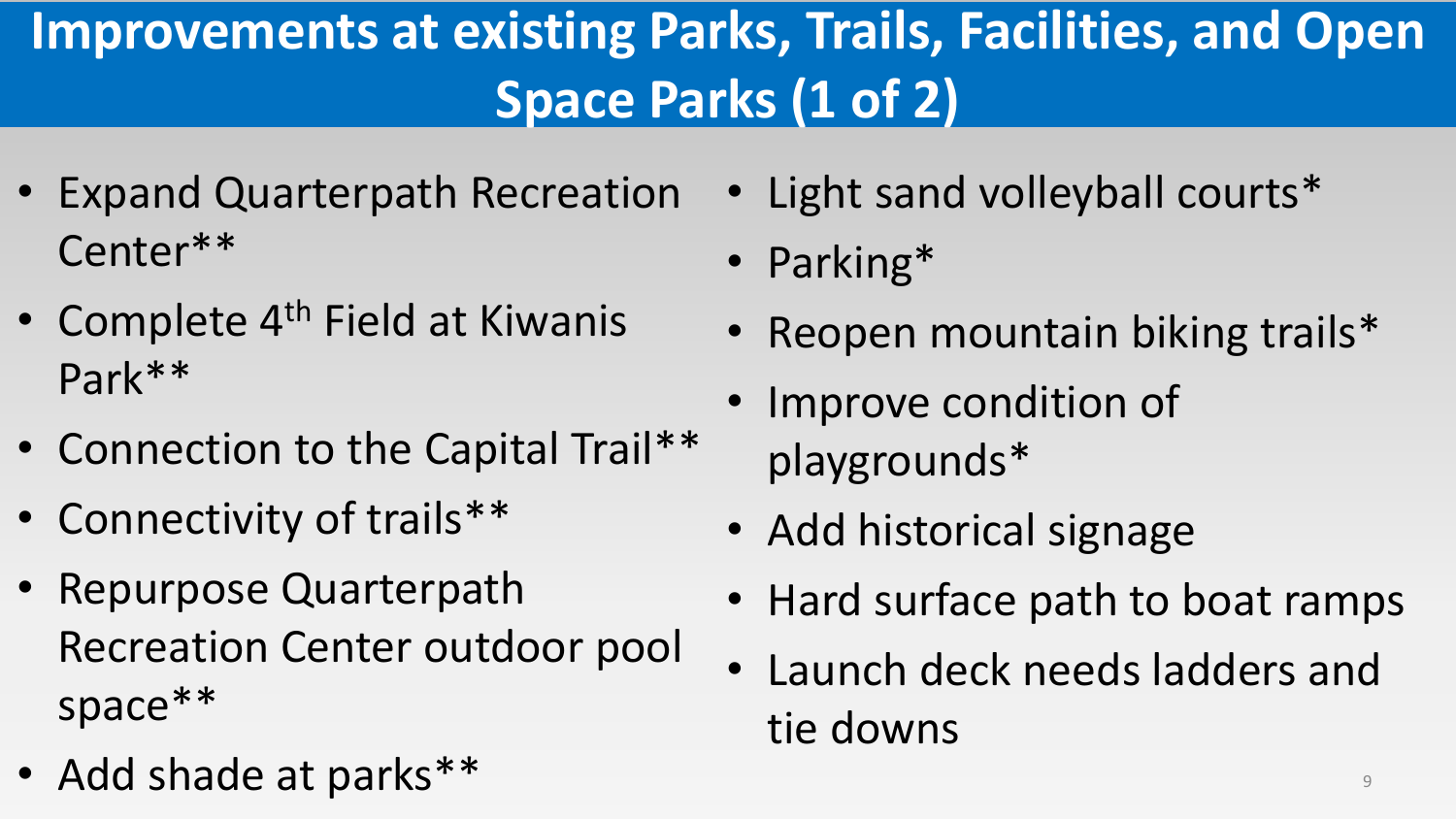## **Improvements at existing Parks, Trails, Facilities, and Open Space Parks (2 of 2)**

- Improve amenities at parks and facilities
- Develop Old Country Road Trail
- Outdoor fitness equipment
- More water fountains
- Expand quantity of sand volleyball courts
- Reopen mountain bike trails
- ADA lift for boat loading
- Walking trails at Waller Mill
- Parks need maintenance
- Passive recreation amenities chess boards
- Tennis court upgrades resurface courts, upgrade lights, fix support building
- Trail connection neighborhoods to shopping, restaurants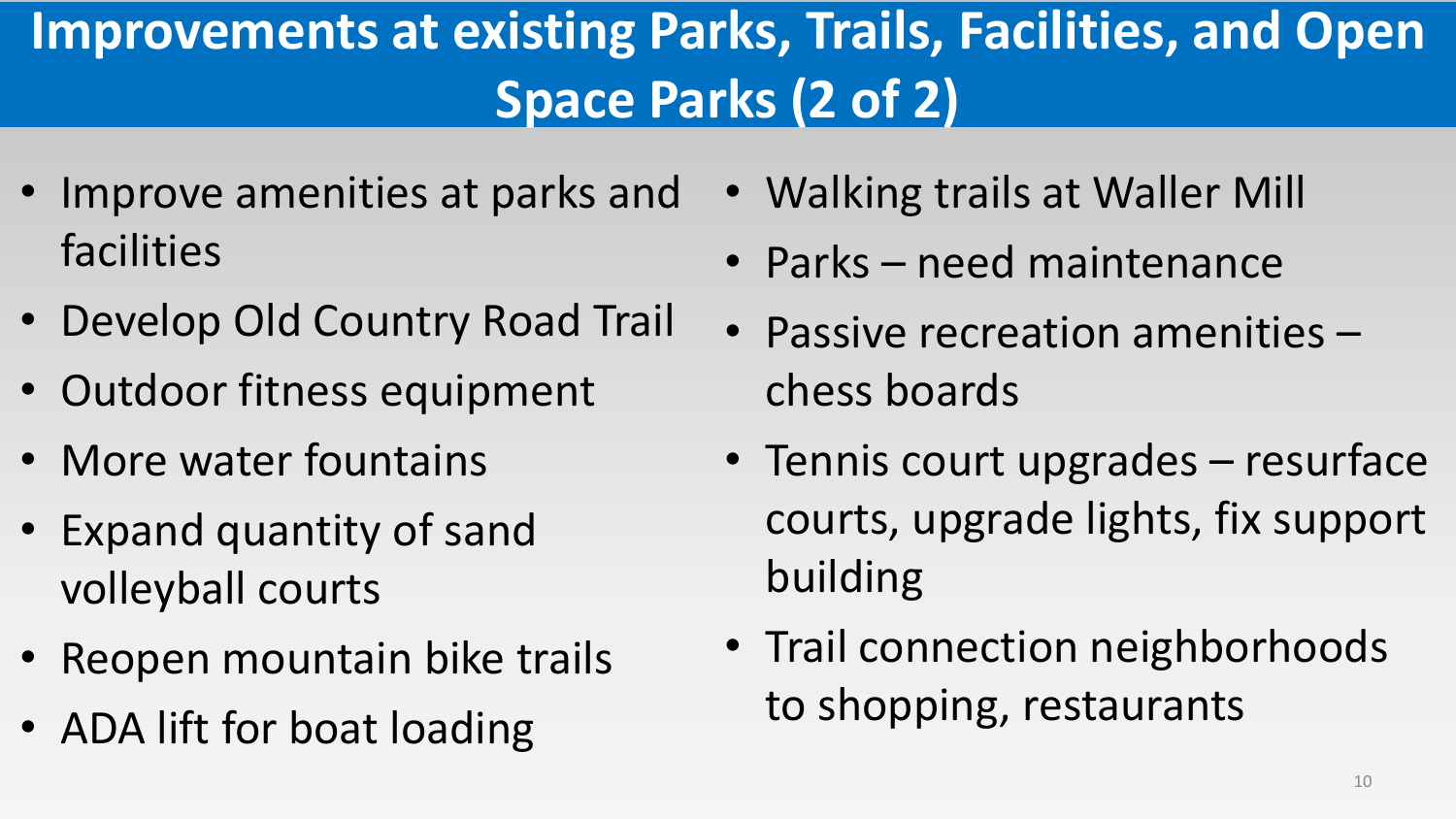## **Additional Parks, Recreation and Athletic Facilities, Trails, and Open Space (1 of 2)**

- Connectivity to Virginia Capital Trail, Old Country Road\*\*
- Connectivity of trails south part. of town, Paper Mill Park, College Park, Holly Hills
- Facilities to expand sports tourism, Indoor multi-purpose fieldhouse/indoor space, more gyms\*\*
- 4<sup>th</sup> softball field at Kiwanis Park\*\*
- Parking\*\*
- Indoor walking/running track\*
- Indoor/outdoor community event space\*\*
- Additional sand volleyball courts\*
- Water fountains / Water bottle filling stations
- Challenge course
- Destination playground (s)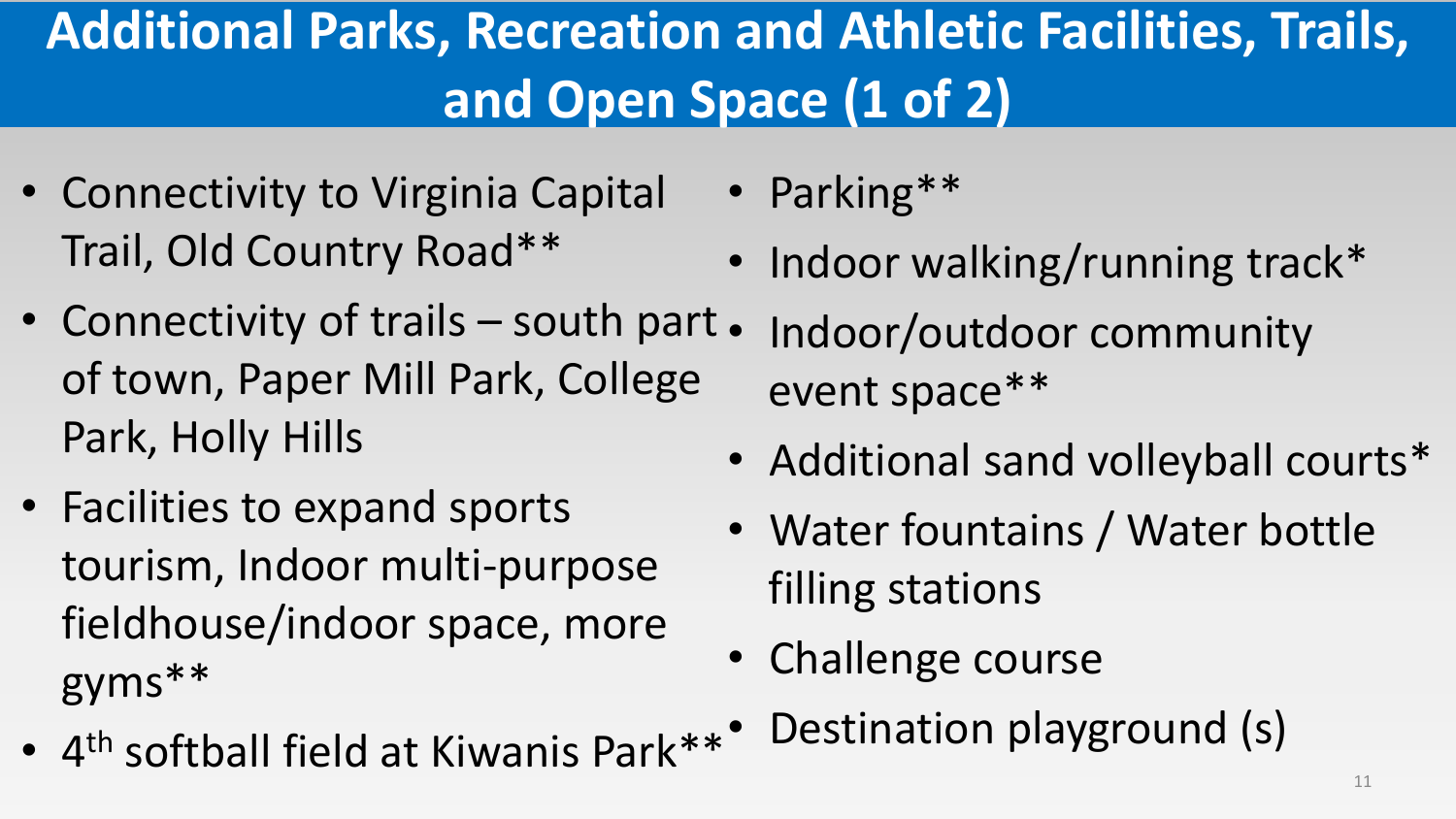## **Additional Parks, Recreation and Athletic Facilities, Trails, and Open Space (2 of 2)**

- Splash pads
- Maximize fields at Waller Park
- Baseball field (adult)
- Bocce fields
- Lawn bowling facility
- Aquatic center
- More disc golf
- Pickleball indoor courts
- Grass volleyball courts
- Rock climbing wall
- Indoor conditioning and strength and agility training space
- Better traffic pattern at Quarterpath
- Regional velodrome
- Fishing, shoreline facilities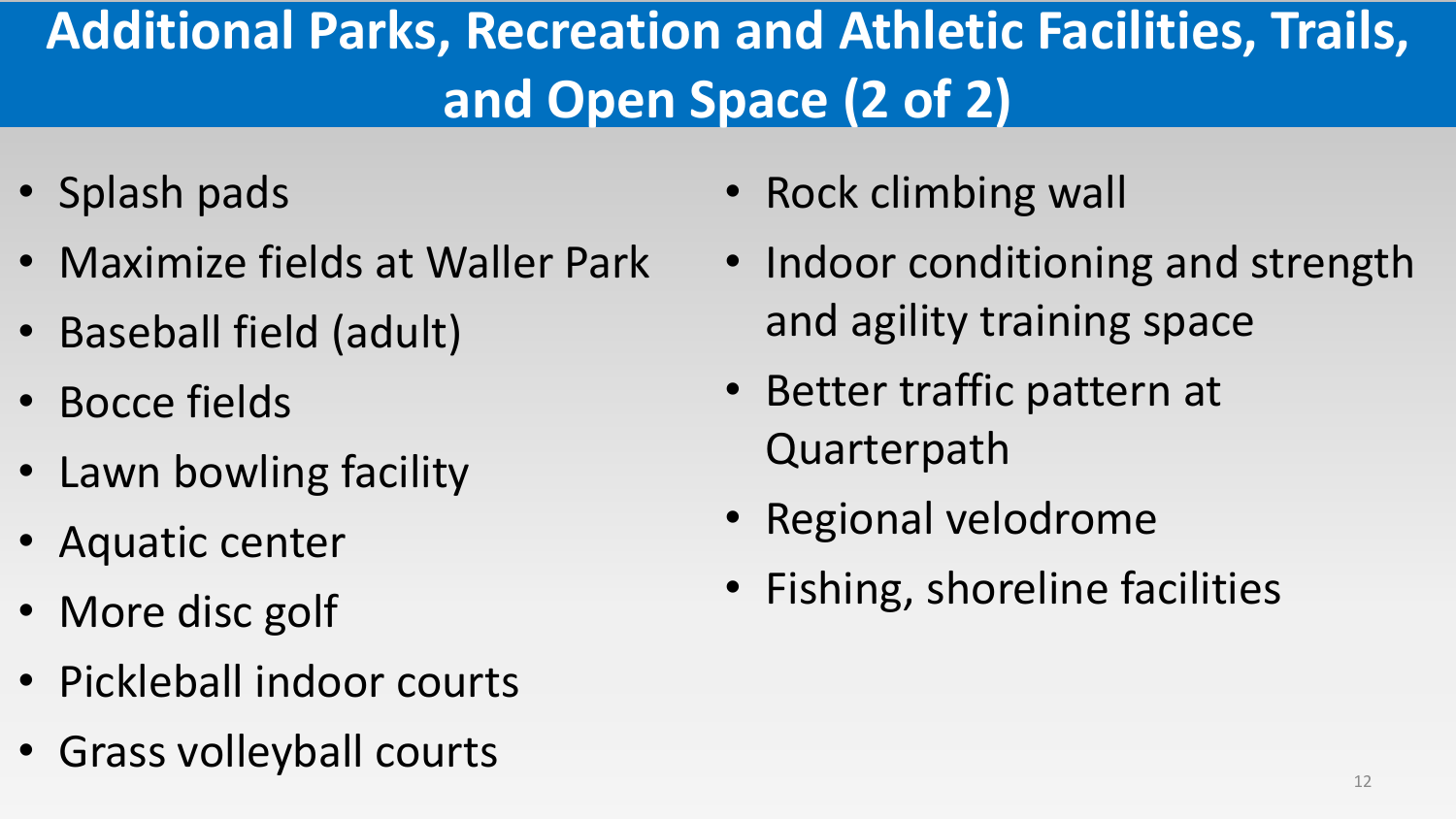## **Thinking "Outside the Box"**

- Extreme/adventure events tough mudder, endurance races, Obstacle course races, spartan races\*\*
- Archery / Shooting Sports
- Kickball leagues\*
- NCAA "Live" events / NBA Summer League
- Quidditch
- Art and Recreation Go Together
- Cheer and Dance Competition
- Rock climbing
- Convert industrial buildings
- Transitional football program (flag w/ helmets)
- Bicycle safety programs\*
- Touch a Truck
- Park / Art District
- Fishing tournaments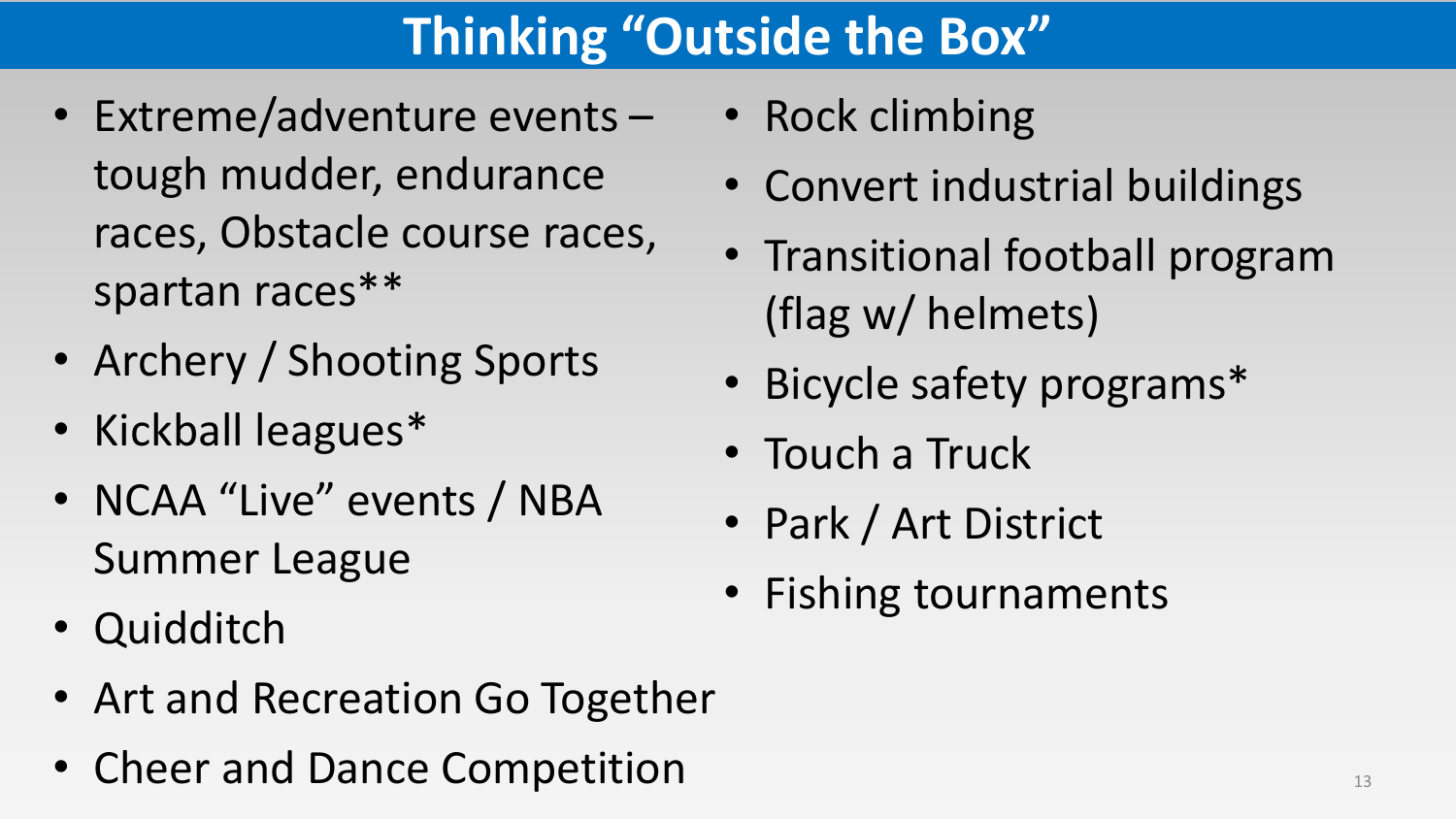## **Parks, Trails, Facilities, Open Space or Programs that could be repurposed or eliminated**

- Expand Quarterpath Recreation Center\* on the old pool space
- Repurpose retail or warehouse space
- Develop open field spaces at Waller Mill Park for active recreation
- Tennis courts at Quarterpath possible Pickleball or parking
- Shelter by dog park
- Unused land
- Land near Battery Blvd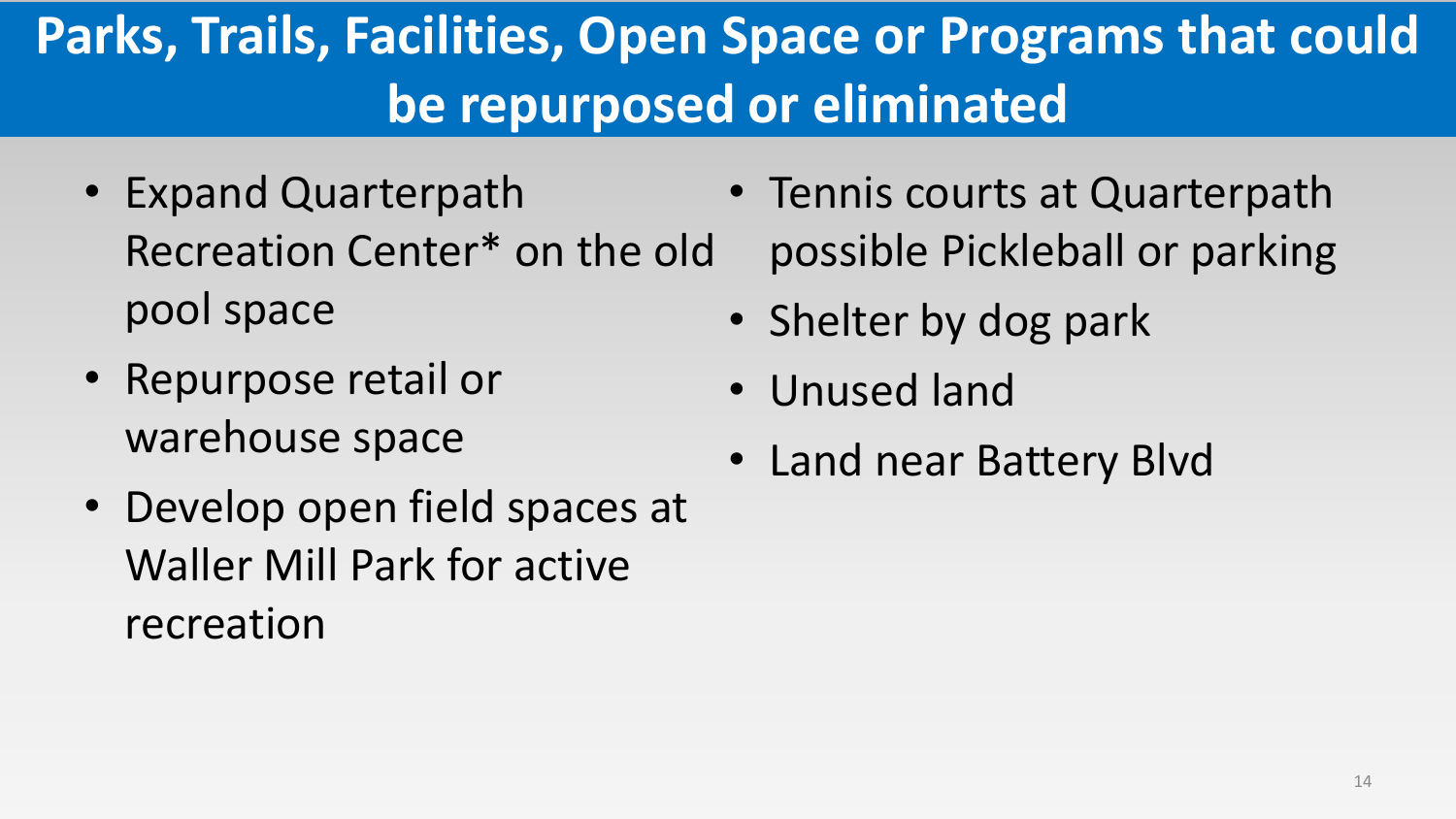## **Key Partners and Stakeholders (1 of 3)**

- College of William & Mary
- JCC Schools environmental, athletics, service programs
- Busch Gardens
- Anheuser Busch\*
- Colonial Williamsburg
- Williamsburg Community Foundation
- Williamsburg Health Foundation
- Department Conservation & Recreation (DCR)
- Department Environmental Quality (DEQ)
- Colonial Water and Soil Conservation District
- Business (local)
- Lawn Bowling Club/Association
- Virginia Capital Trail Foundation
- Sentara / Riverside Hospital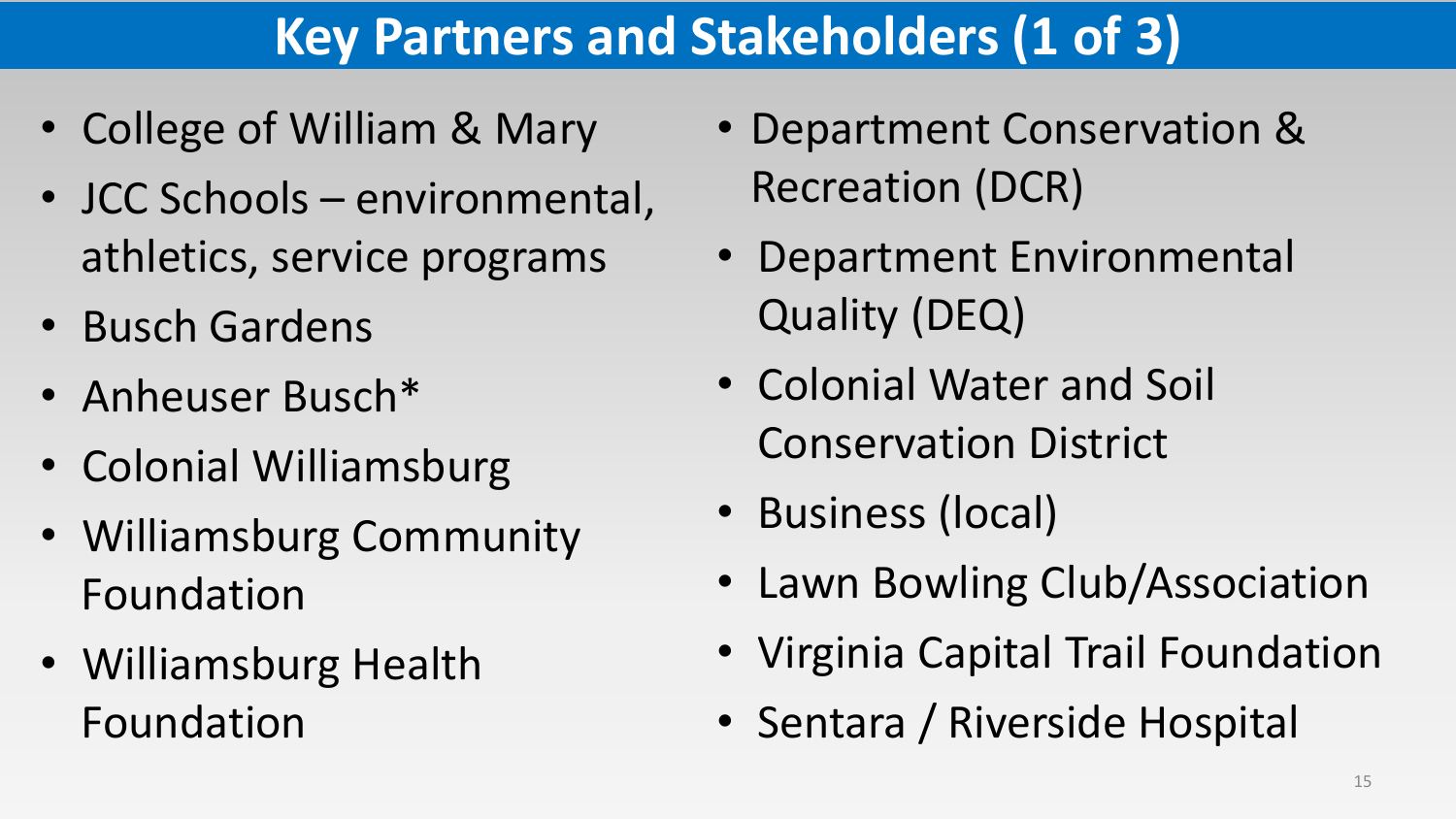### **Key Partners and Stakeholders (2 of 3)**

- CSX / Norfolk Southern
- Sports Medical Groups
- Financial Groups Wells Fargo, North Western, New York Life
- Bike Walk Williamsburg
- Chamber of Commerce
- Virginia Tourism
- Williamsburg Motel/Hotel/Restaurant Association
- Commercial developers
- James City County
- York County
- Master Gardener
- Master Naturalist
- Scouts
- Real Estate agents
- Resort businesses
- Travel Teams
- Pickleball Association
- Colonial Road Runners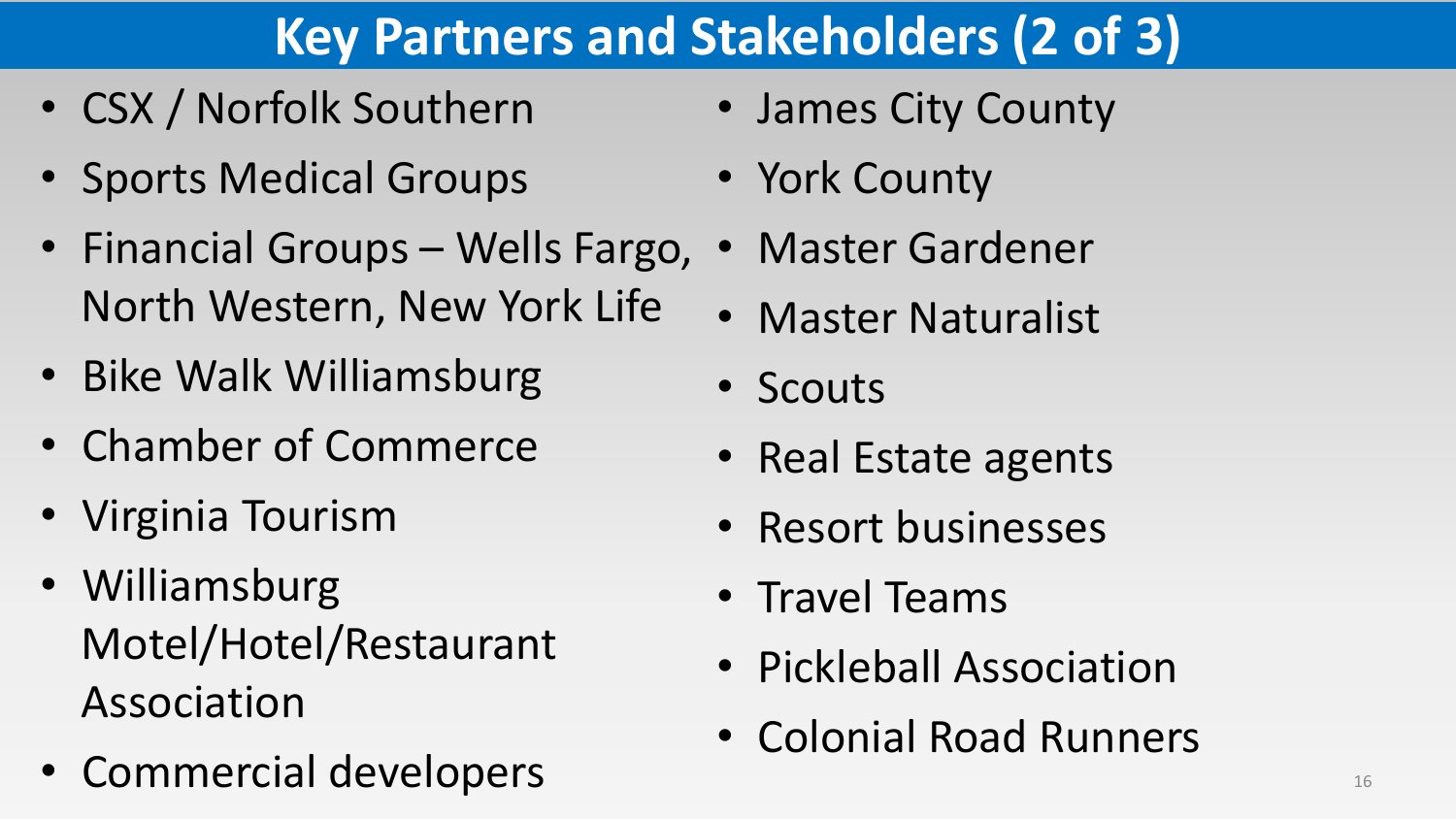### **Key Partners and Stakeholders (3 of 3)**

- Eastern Virginia Mountain Biking
- Williamsburg Area Bicycle
- Williamsburg Area Tourism Authority
- State Division of Fish and Game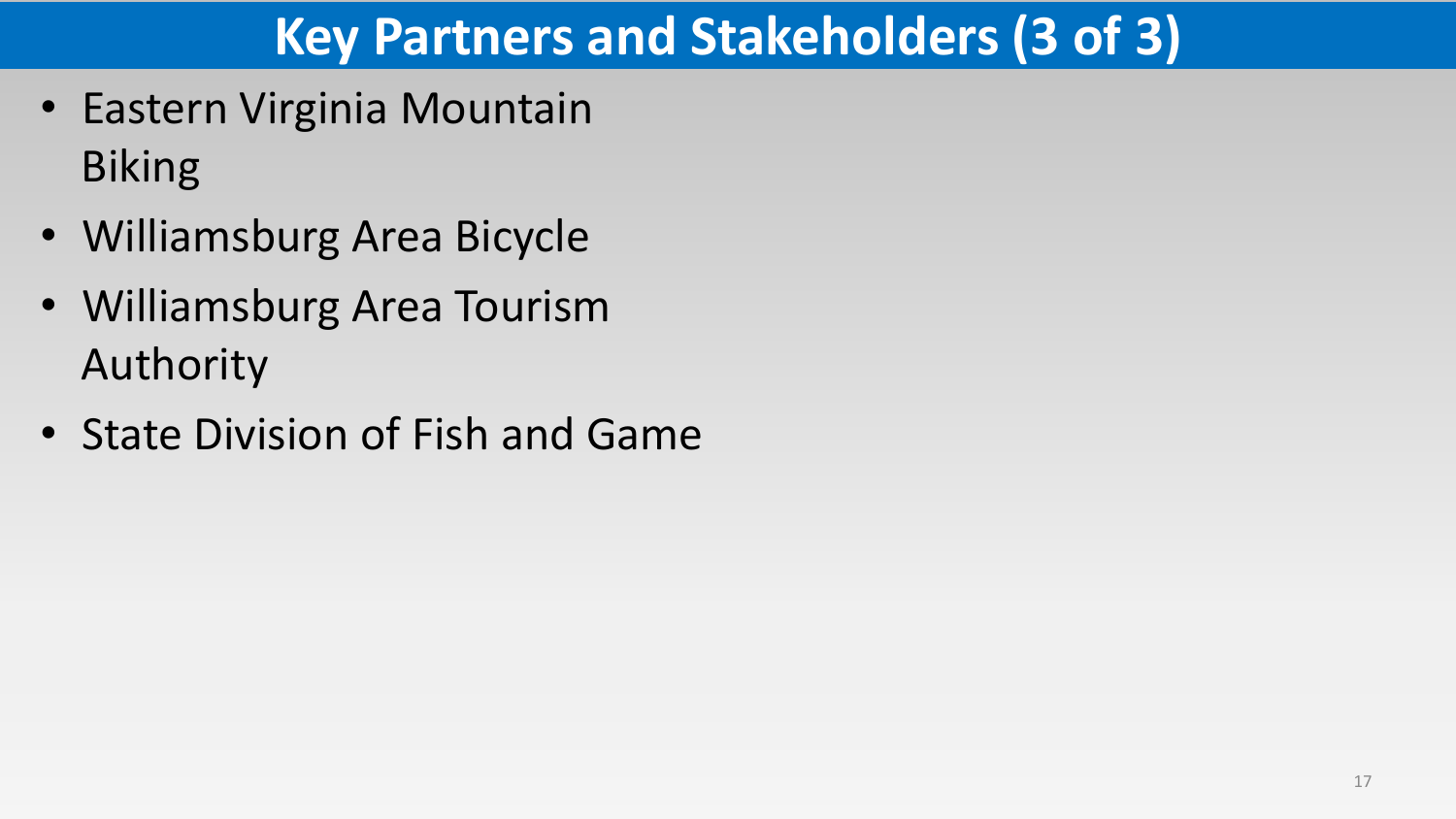#### **Key Issues and Values**

- Williamsburg Way
- Town and Gown relationship
- Tourism (sports, bike)
- Inclusive of entire community
- Colonial Feel of Williamsburg
- Resistance to being changed, need to go slow
- Need to partner
- Be innovative, progressive
- Community health & fitness
- Be methodical in implementation of plan
- Fiscally responsible
- Partnerships
- Compensation/Reimbursement to Parks & Recreation for events when fees are waived
- Use local resources to support events
- Focus on water opportunities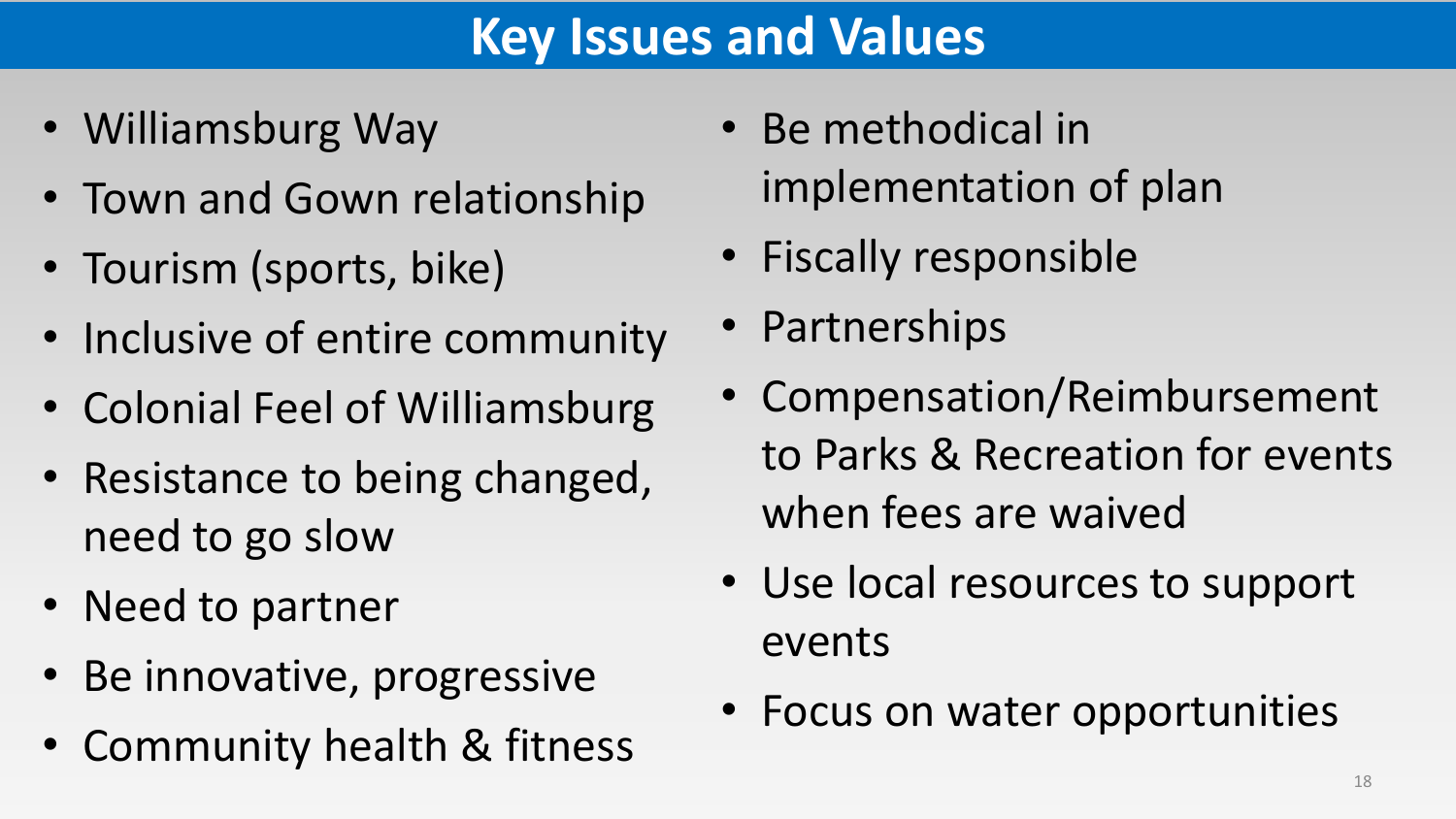#### **Top Priorities Next 5 Years**

- Facility expansion \*\*
- Support Sports Tourism
- Indoor multi-purpose fieldhouse\*\* / Gym space\*
- Upgrade / improve facilities\*\*, parks\*\*, IT infrastructure
- 4<sup>th</sup> field at Kiwanis\*\*
- Old Country Road / Connect to Capital Trail\*\*
- Connectivity of existing facilities and trails\*\*
- Livability / Sense of Place
- Increase bicycle friendliness and connectivity\*\*
- Grow Identity / Branding
- Aquatic center with William & Mary
- Focus on Water opportunities
- Make improvements to what exists: playgrounds, neighborhood parks
- Program "Outside the Box"

19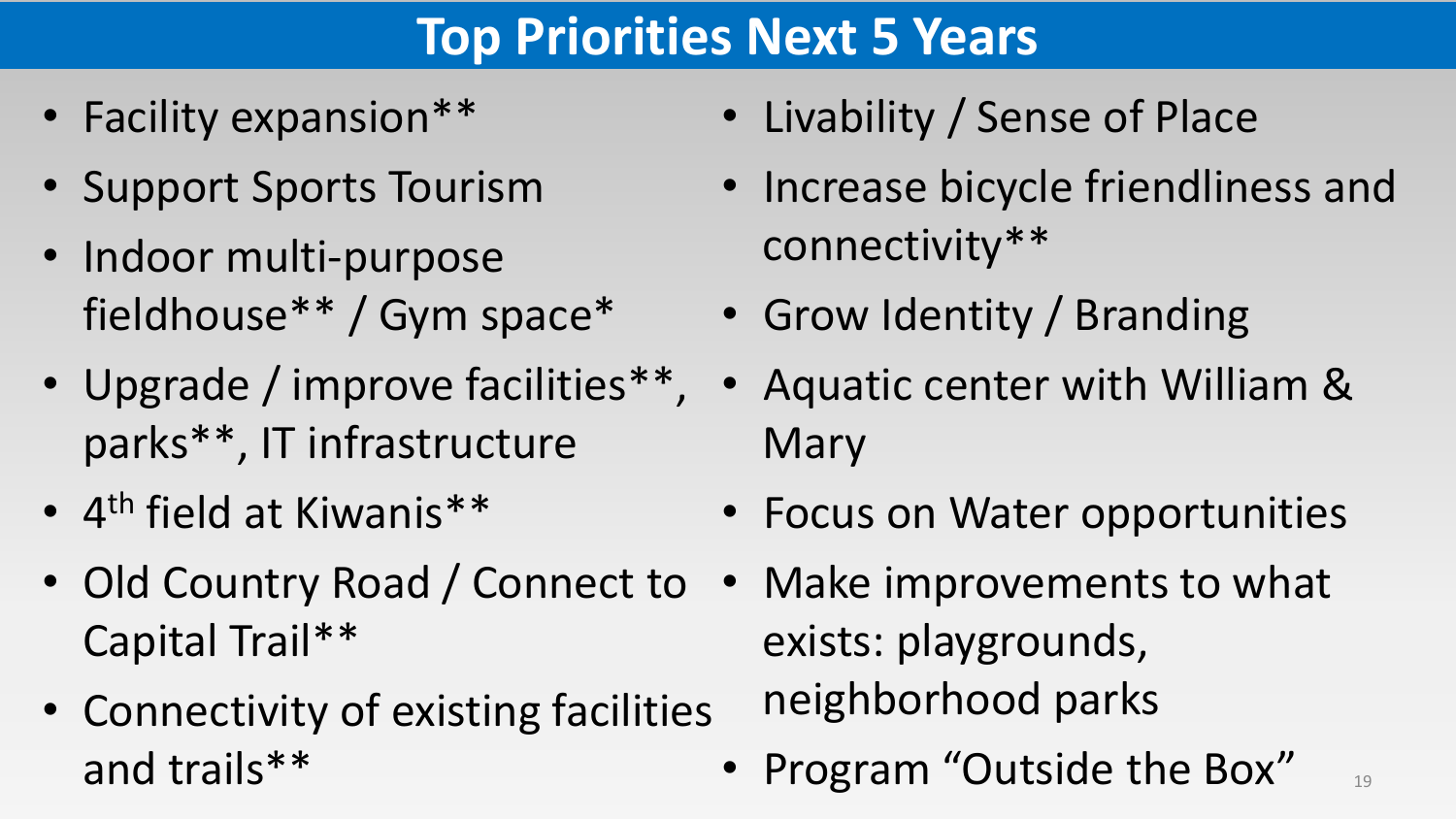# **Next Steps**

- Community and Stakeholder Engagement
	- Invitation Survey mailed to 3,000 random Williamsburg residents
	- Open Link Survey all Williamsburg residents can participate in
- Parks Inventory and Level of Service Analysis
- Open Space and Trails Analysis
- Sports Tourism Analysis
- Administrative Analysis
- Recommendations and Action Plans